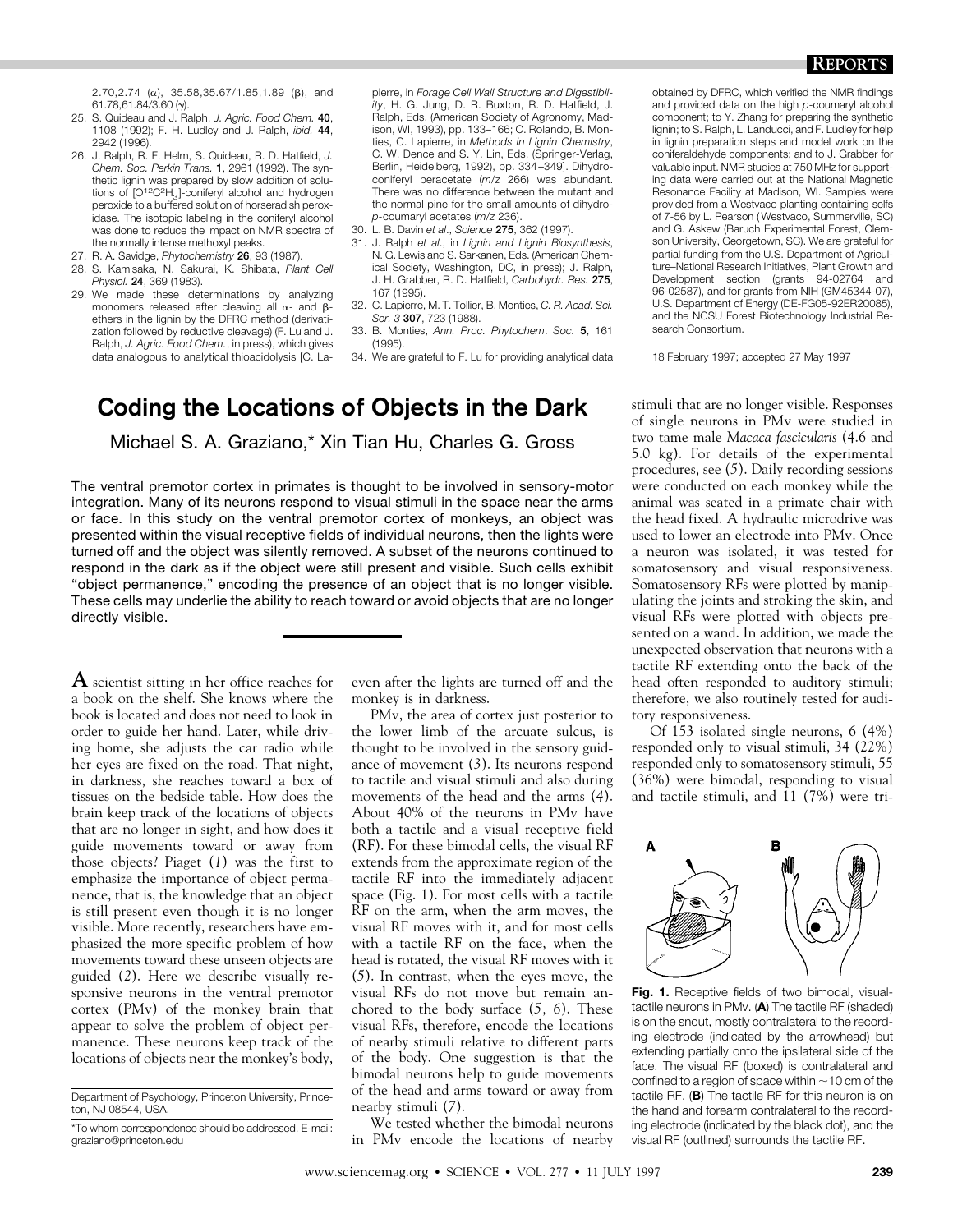

**Fig. 2.** (**A**) Experimental apparatus for testing object permanence. The visual stimulus, a plastic dowel 2.5 cm in diameter, was adjusted for each neuron until it extended into the center of that neuron's visual RF. The stimulus was mounted on an oiled plastic hinge and could be silently swiveled out of the visual RF or back into it again. A rubber stop prevented the stimulus from making noise when it reached its final position near the monkey's face. The experimenter sat behind a black drape and presented the stimulus manually. Four LEDs were used to illuminate the space near the monkey in the other-

wise dark room. The black dot on the head shows the hemisphere recorded from. The stippling on the left eyebrow and the outlined area near the face show the tactile and visual RFs, respectively, of the neuron whose responses are shown in (B). (**B**) Responses of a neuron, averaged over 50 trials, as a function of onset and offset of the LEDs and presence or absence of the stimulus near the face (sp/s, spikes per second). The stimulus was first positioned near the face during an 8-s intertrial interval in darkness (not shown).

modal, responding to visual, tactile, and auditory stimuli. All 11 trimodal cells had a tactile RF that extended from the front of the face onto the back of the head. Fortyseven cells (31%) were unresponsive under our experimental conditions.

Each of the 72 visually responsive neurons (61 from monkey 1, 11 from monkey 2) was tested with the apparatus shown in Fig. 2A. The visual stimulus was silently presented in the dark, then the space near the monkey was illuminated with four "super-bright" light-emitting diodes (LEDs) (total of 20,000 millicandela), used because of their fast rise time. The surfaces of the LEDs were abraded to diffuse the light. The onset of the LEDs revealed the stationary stimulus within the visual RF of the neuron. Thirty of the visual neurons did not respond under these conditions. These cells gave a vigorous response only to a visual stimulus in motion within the RF (*8*). The remaining 42 neurons were tested for their responses to the stationary visual stimulus while it was visible within the RF and after the LEDs were turned off. During these tests the monkey sat awake in the primate chair and did not perform any task (*9*).

The responses of an example neuron with a tactile RF on the face and a visual RF within the space near the face are shown in Fig. 2B. During the 8-s intertrial interval (not included in the figure), the monkey was in darkness and the stimulus was moved into the area of the visual RF. The neuron did not respond to the stimulus, presumably because it was inaudible and invisible. The interval from T1 to T2 shows the relatively low baseline firing rate of the neuron at the beginning of the trial when the monkey was still in darkness. At T2, the LEDs were illuminated and the monkey could see the stimulus located in the neuron's visual RF. The cell began to respond with a 200-ms latency. At T3, 1 s later, the LEDs were extinguished and the monkey could no longer see the stimulus; however, the neuron continued to fire at an elevated rate. By T4, after 5 s of darkness, the firing rate was still more than twice the baseline rate. The LEDs were illuminated again at T4, revealing the presence of the stimulus, and the neuron's firing increased in response. At T5, the LEDs were extinguished. Within 1 s of the offset of the LEDs, the stimulus was removed from the area of the visual RF. The neuron continued to respond as if the object were present in the RF, presumably because the stimulus was moved silently and in darkness and therefore the monkey did not know that it had been retracted. At T6, the LEDs were illuminated, revealing that the stimulus was no longer present. The neuron's firing rate abruptly dropped to its baseline level.

These results show that the neuron responded to the presence of an object near

**Fig. 3.** Responses of a second example neuron. This cell had a small tactile RF on the left snout and a small associated visual RF. (**A**) Passive rotation of the head caused the visual RF of this neuron to move into and out of alignment with the stimulus. The bolt that held the head was



Head 20° right

rotated by one of the experimenters who stood behind the monkey. When the head was turned 20° to the right, the stimulus was aligned with the visual RF of the cell. When the head was turned 20° to the left, the stimulus was no longer aligned with the visual RF. See legend to Fig. 2 for details of stimulus presentation. (**B**) Responses of the cell as a function of LED onset and offset, presence or absence of the stimulus near the face, and right or left position of the head (average of 35 trials). At the start of a trial the head was 20° to the left. Within 1.5 s after T3, the head was



moved 20° to the right. (**C**) Same as (B) except at the start of a trial the head was 20° to the right. Within 1.5 s after T3, the head was moved 20° to the left. Trials in the conditions described in (B) and (C) were interleaved in an alternating fashion.